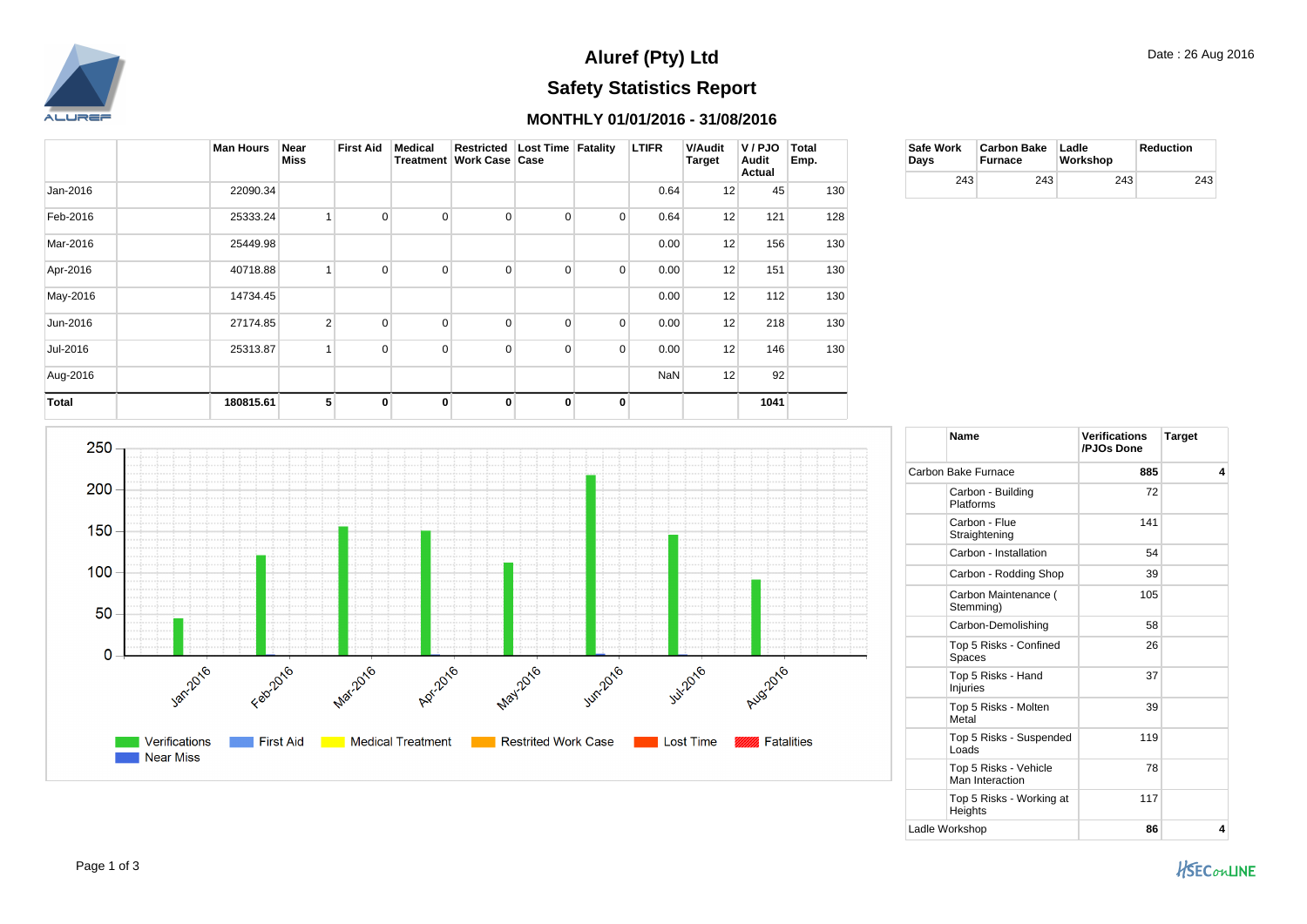

## **Safety Statistics Report**

**Aluref (Pty) Ltd**

## **MONTHLY 01/01/2016 - 31/08/2016**

|           | LWS - Break Out Bath<br>Ladle                      | 7  |   |
|-----------|----------------------------------------------------|----|---|
|           | <b>LWS - Break Out Metal</b><br>Ladle              | 7  |   |
|           | <b>LWS - Cast Castings</b>                         | 5  |   |
|           | <b>LWS - Cast Foot Joints</b>                      | 7  |   |
|           | <b>LWS - Cast Perimeter</b><br>Slabs               | 1  |   |
|           | <b>LWS - Clean Tilter</b><br>Launder               | 4  |   |
|           | LWS - Jack Hammer Bath<br>Ladle                    | 4  |   |
|           | LWS - Jack Hammer<br><b>Metal Ladle</b>            | 5  |   |
|           | LWS - Reline Bath Ladle                            | 5  |   |
|           | <b>LWS - Reline Metal Ladle</b>                    | 5  |   |
|           | <b>LWS - Reline Tilter</b><br>Launders             | 5  |   |
|           | Top 5 Risks - Hand<br>Injuries                     | 7  |   |
|           | Top 5 Risks - Molten<br>Metal                      | 6  |   |
|           | Top 5 Risks - Suspended<br>Loads                   | 5  |   |
|           | Top 5 Risks - Vehicle<br>Man Interaction           | 7  |   |
|           | Top 5 Risks - Working at<br>Heights                | 6  |   |
| Office    |                                                    | 4  | 4 |
|           | Carbon - Rodding Shop                              | 1  |   |
|           | Top 5 Risks - Molten<br>Metal                      | 1  |   |
|           | Top 5 Risks - Suspended<br>Loads                   | 2  |   |
| Reduction |                                                    | 66 | 4 |
|           | <b>Reduction - Bottom Brick</b><br>Work 1-4 +Heads | 9  |   |
|           | Reduction - Cathode<br>Installation & Layer 5-8    | 6  |   |
|           | Reduction - Cathode<br>Sealing                     | 9  |   |
|           | Reduction - Delining<br>Complete Pot Shell         | 9  |   |
|           | Reduction - KUB Injection                          | 8  |   |